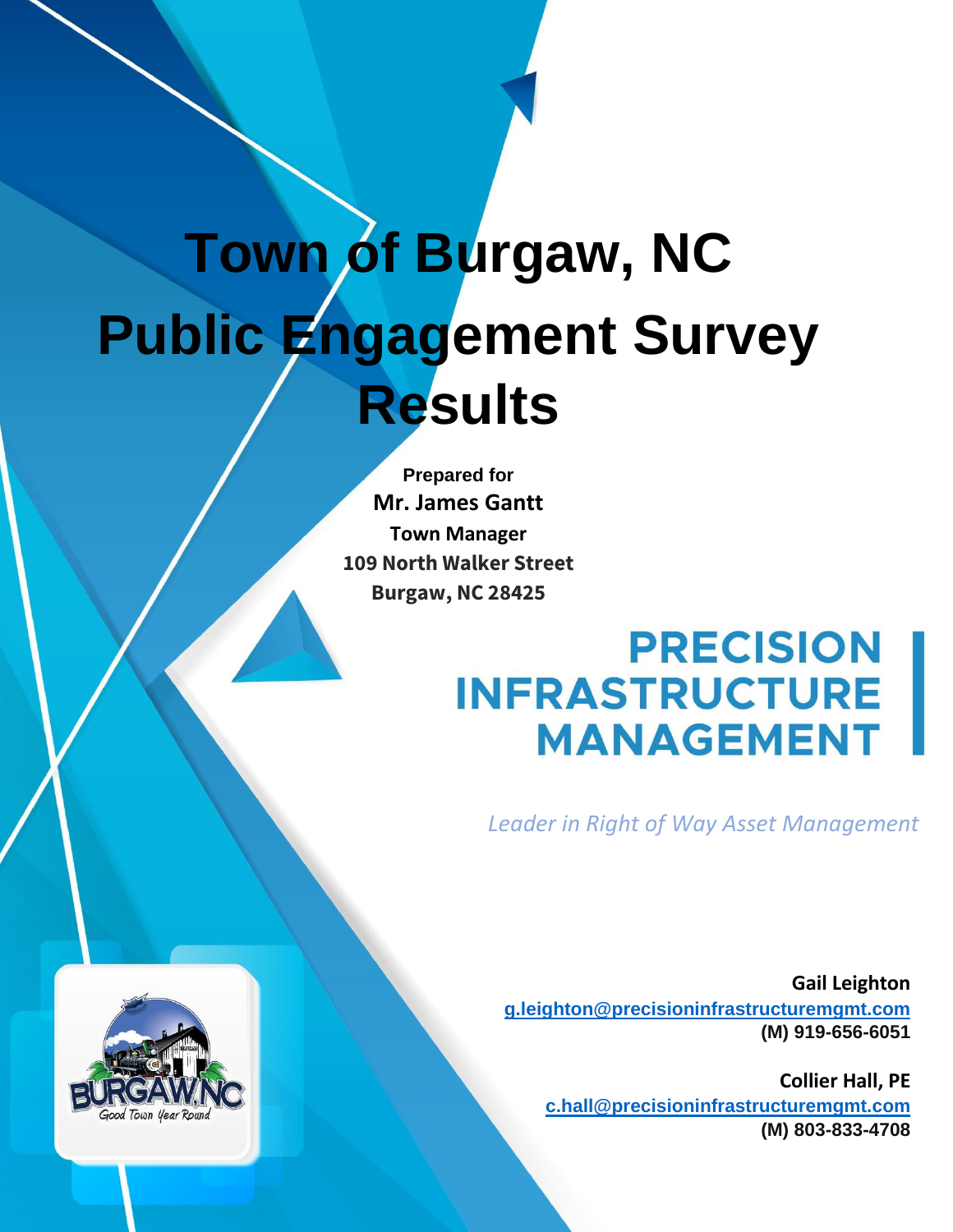## Q1 Personal Information

Answered: 3 Skipped: 0

| <b>ANSWER CHOICES</b>  | <b>RESPONSES</b> |             |
|------------------------|------------------|-------------|
| Name                   | 100.00%          | 3           |
| Company                | 0.00%            | $\mathbf 0$ |
| Address                | 100.00%          | 3           |
| Address 2              | 100.00%          | 3           |
| City/Town              | 100.00%          | 3           |
| State/Province         | 100.00%          | 3           |
| <b>ZIP/Postal Code</b> | 100.00%          | 3           |
| Country                | 100.00%          | 3           |
| <b>Email Address</b>   | 100.00%          | 3           |
| Phone Number           | 0.00%            | $\mathbf 0$ |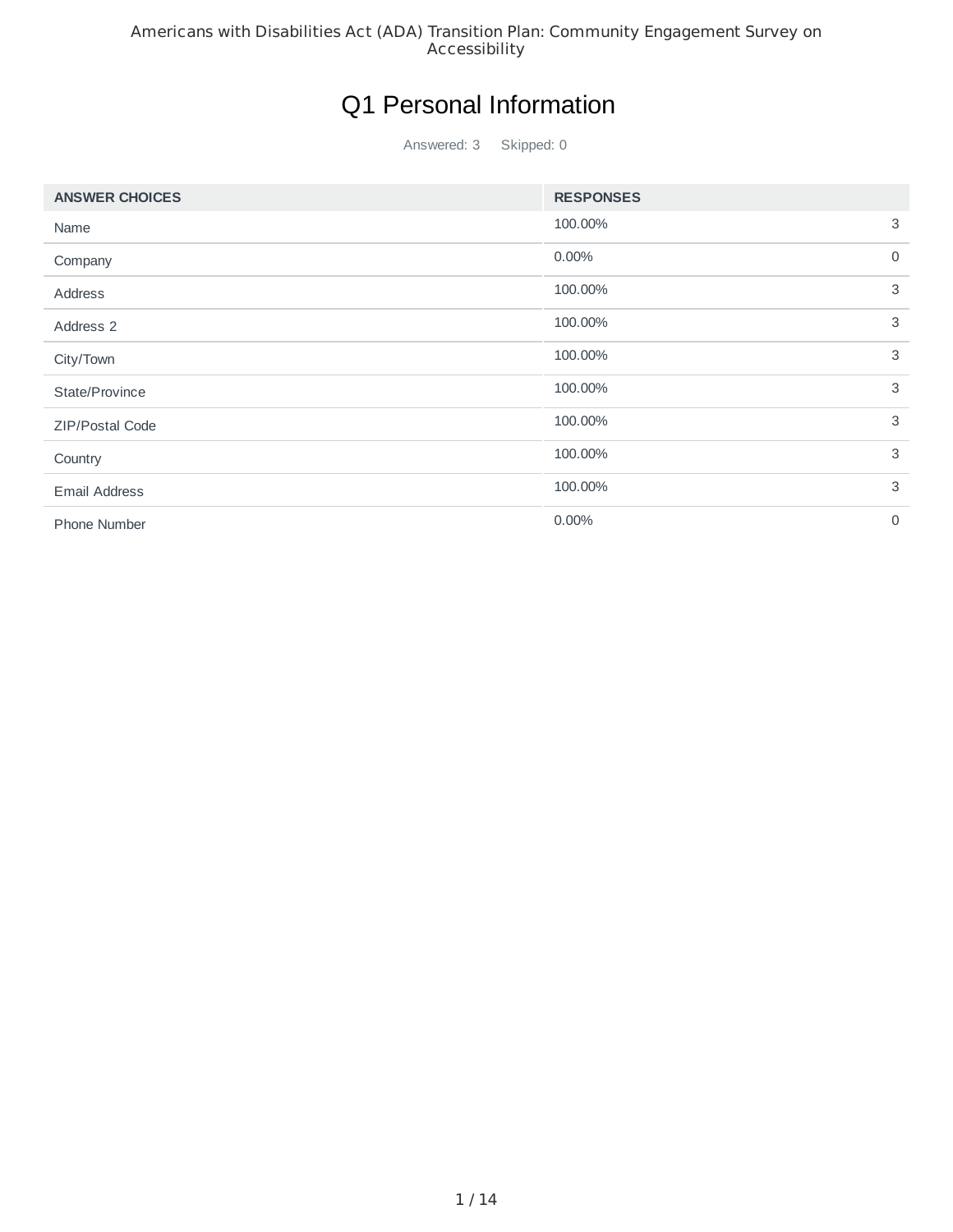# Q2 What best describes your association with the Town of Burgaw?



| <b>ANSWER CHOICES</b>                            | <b>RESPONSES</b> |               |
|--------------------------------------------------|------------------|---------------|
| Community Member or Visitor with a Disability    | 33.33%           |               |
| Community Member or Visitor without a Disability | 33.33%           |               |
| Work in Burgaw                                   | 33.33%           |               |
| Community organization (please specify)          | $0.00\%$         | 0             |
| <b>TOTAL</b>                                     |                  | $\mathcal{S}$ |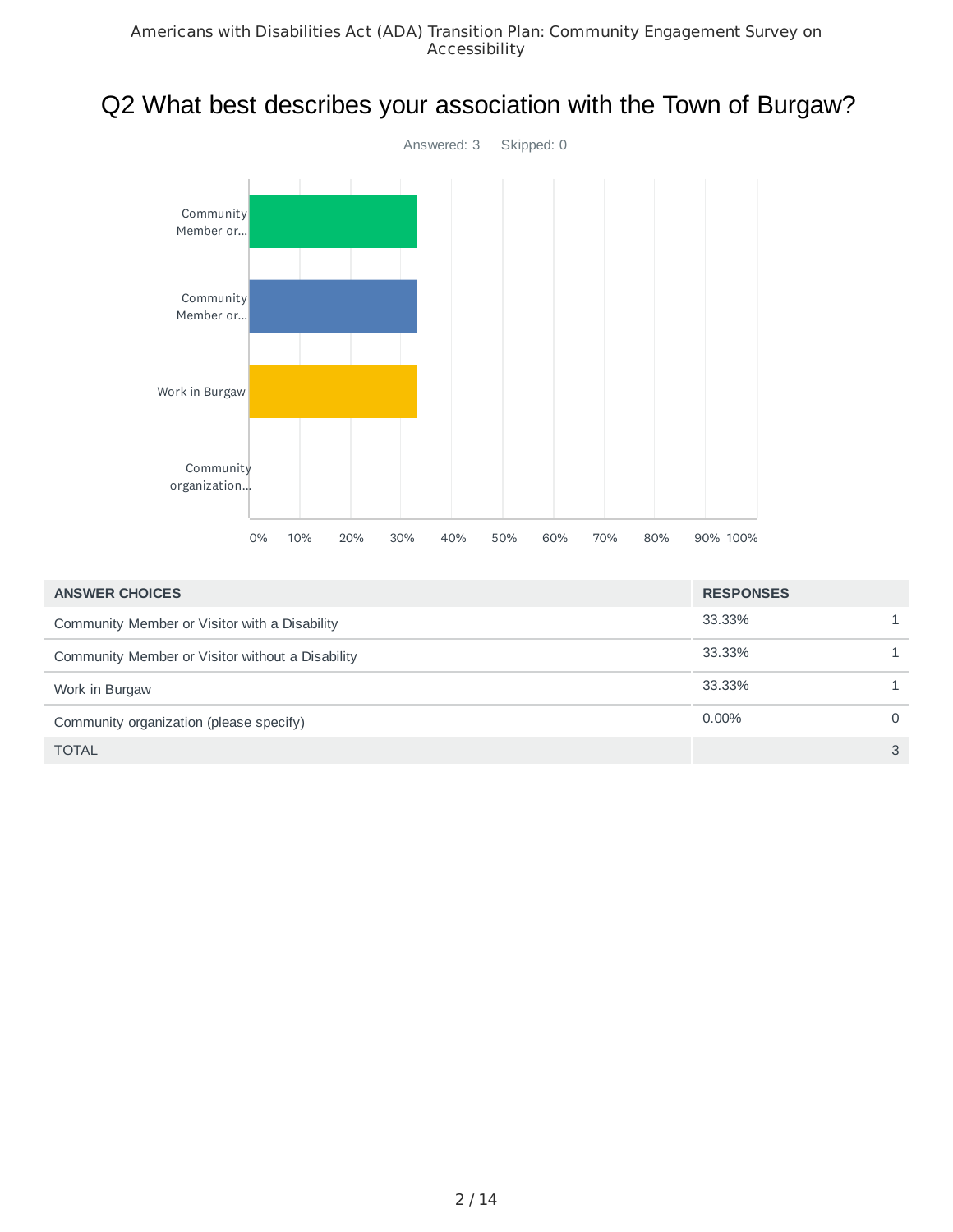#### Q3 Do you participate in programs, services, or activities offered by the Town of Burgaw?



| <b>ANSWER CHOICES</b> | <b>RESPONSES</b> |   |
|-----------------------|------------------|---|
| <b>No</b>             | $0.00\%$         | 0 |
| Yes (please specify)  | 100.00%          | 3 |
| <b>TOTAL</b>          |                  | 3 |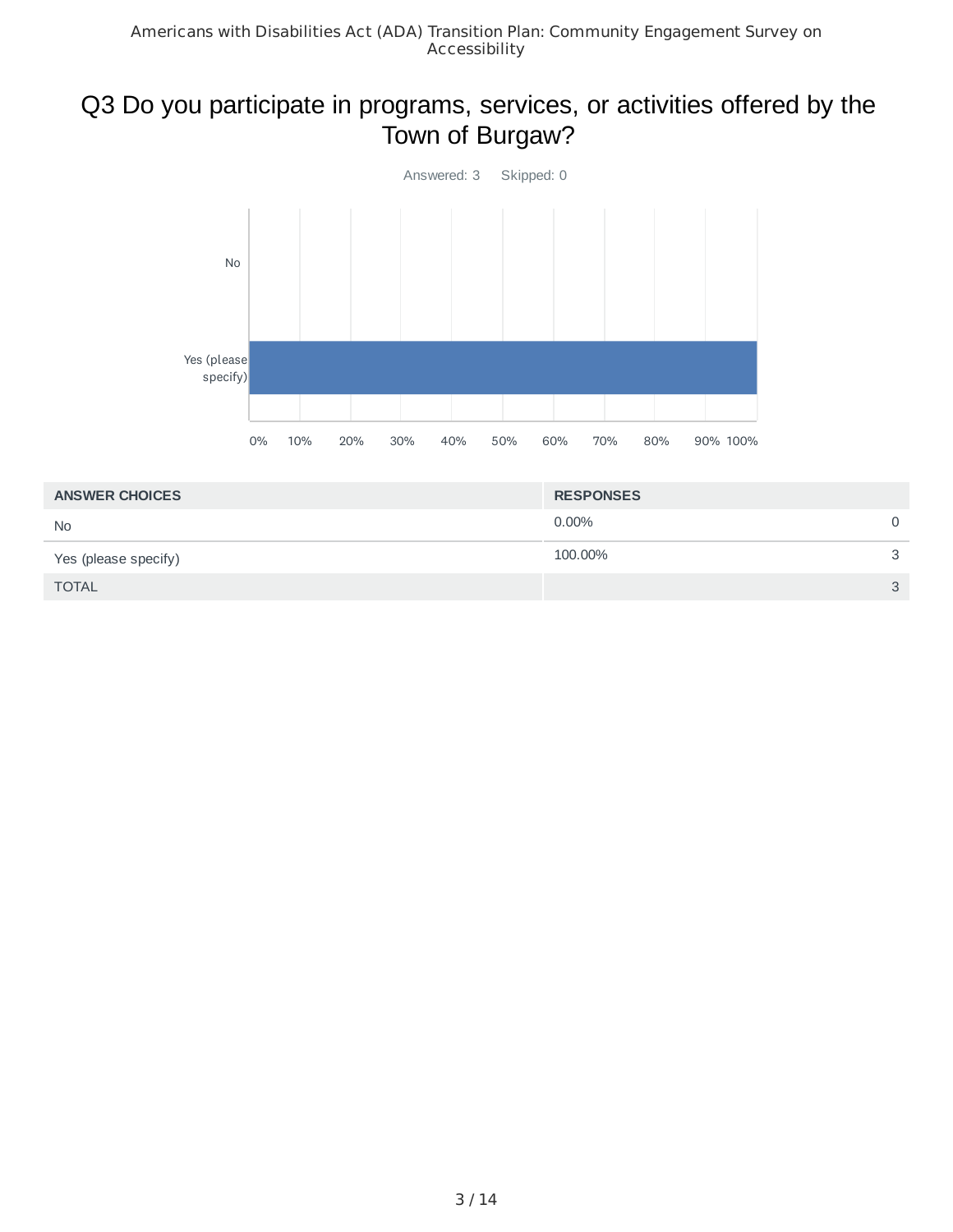# Q4 What is your normal mode of transportation? (Select one)



| <b>ANSWER CHOICES</b>  | <b>RESPONSES</b> |                |
|------------------------|------------------|----------------|
| Car/Van                | 100.00%          | 3              |
| <b>Bus</b>             | $0.00\%$         | $\mathbf 0$    |
| Ride-hailing app       | $0.00\%$         | $\mathbf 0$    |
| <b>Bicycle</b>         | $0.00\%$         | $\mathbf 0$    |
| Walking/Wheeling       | $0.00\%$         | $\mathbf 0$    |
| Other (please specify) | $0.00\%$         | $\overline{0}$ |
| <b>TOTAL</b>           |                  | 3              |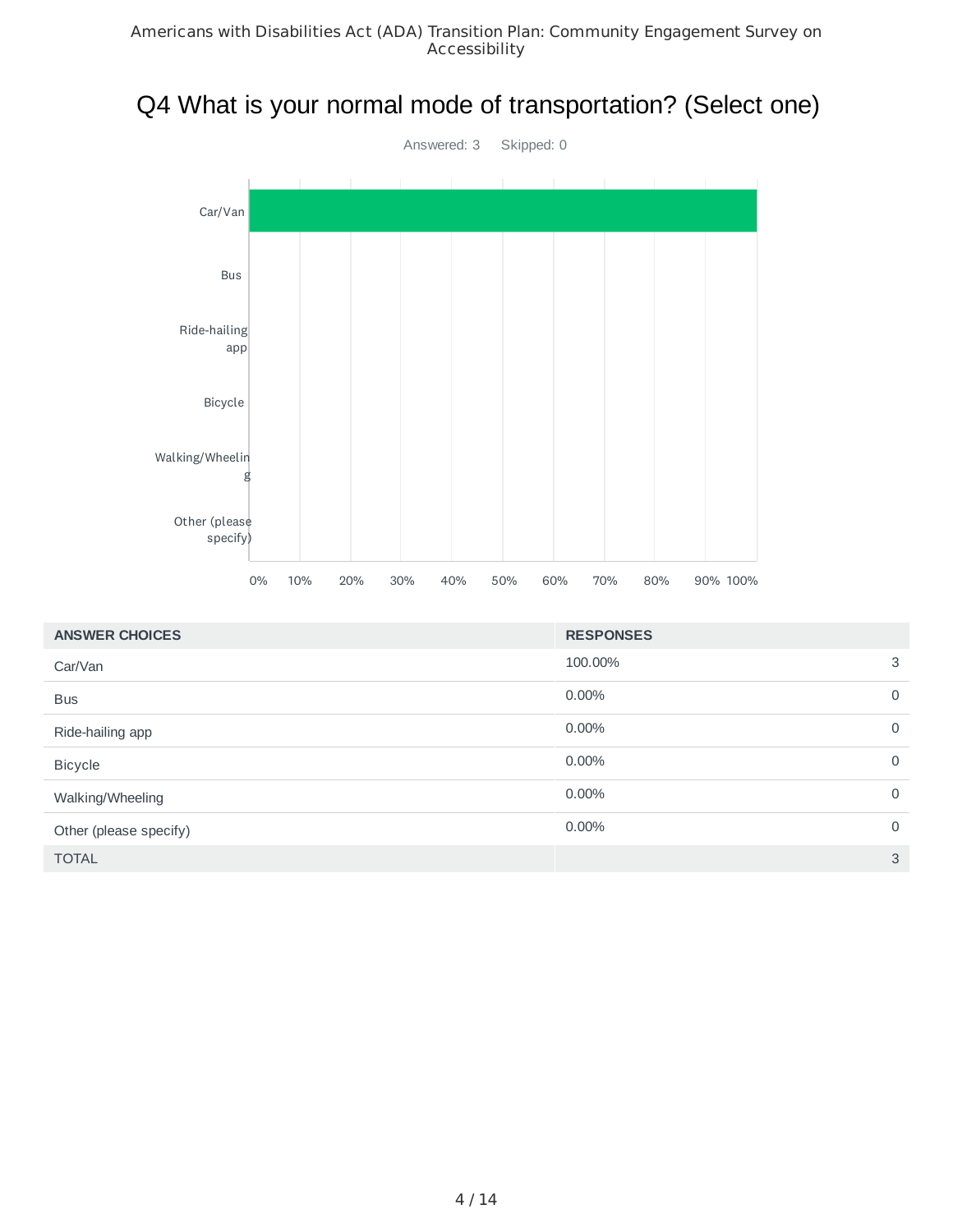#### Q5 Have you ever requested an accommodation for a disability from the Town?



| <b>ANSWER CHOICES</b> | <b>RESPONSES</b> |              |
|-----------------------|------------------|--------------|
| <b>No</b>             | 100.00%          | 3            |
| Yes (please describe) | $0.00\%$         |              |
| <b>TOTAL</b>          |                  | $\mathbf{r}$ |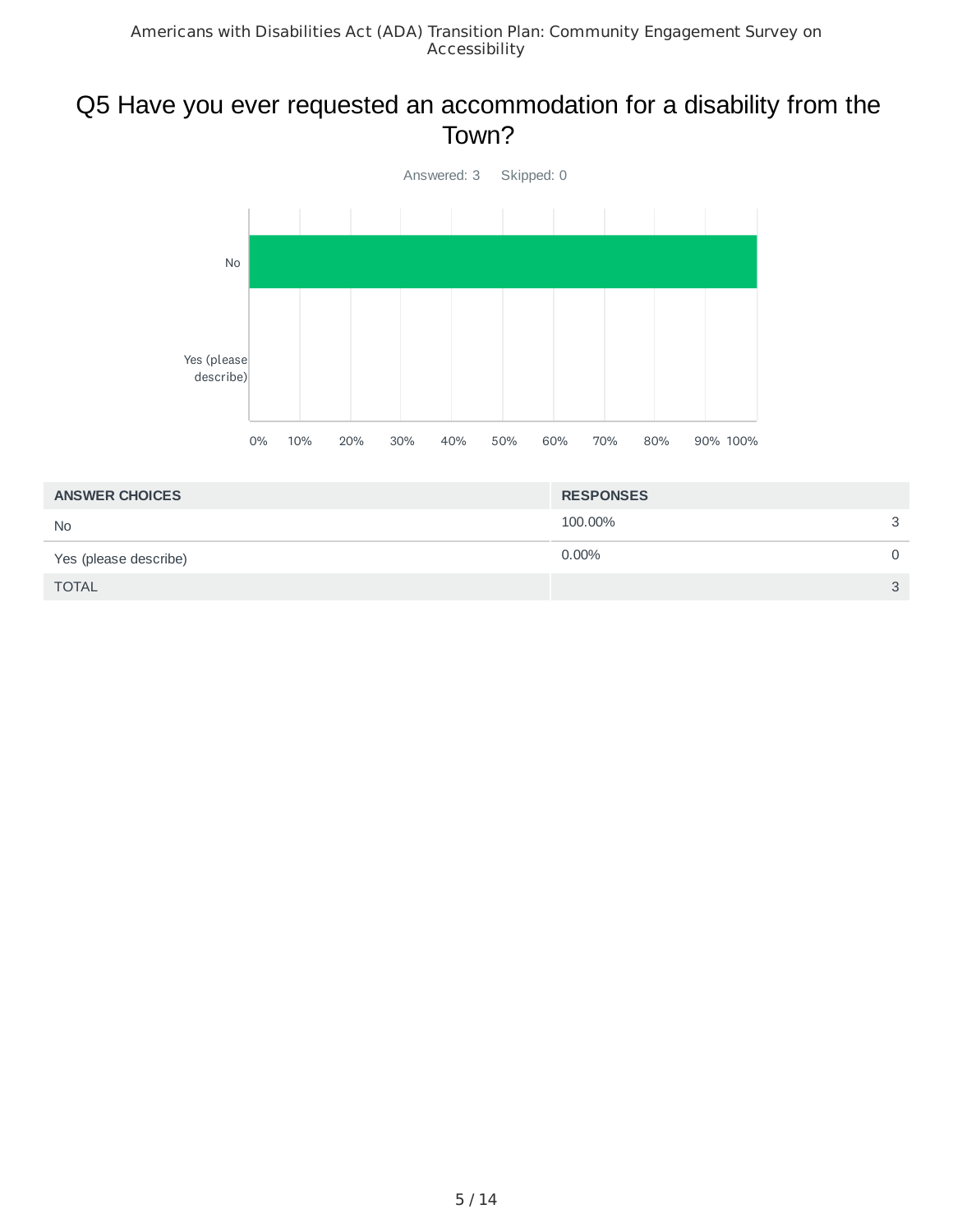#### Q6 Do you have any specific compliments, concerns, complaints, or problems with access for persons with disabilities to any of the programs, services or activities provided by the Town of Burgaw?



| <b>ANSWER CHOICES</b> | <b>RESPONSES</b> |              |
|-----------------------|------------------|--------------|
| <b>No</b>             | 100.00%          | $\mathbf{C}$ |
| Yes (please describe) | $0.00\%$         |              |
| <b>TOTAL</b>          |                  | $\mathbf{C}$ |
|                       |                  |              |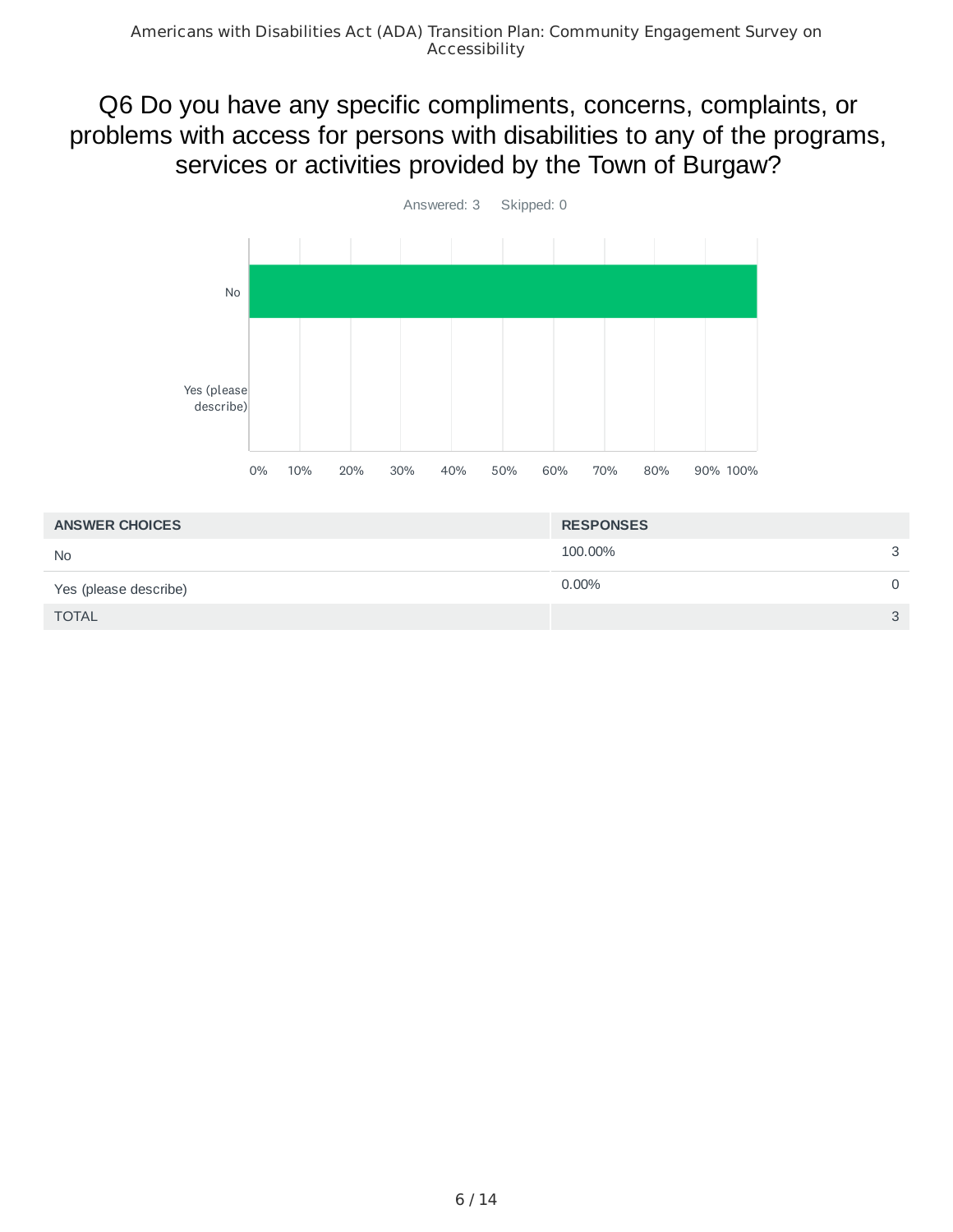#### Q7 Do you know the person you should contact if you need assistance, have a concern or complaint, or need an accommodation to access a facility, service, or event?



| <b>ANSWER CHOICES</b>                | <b>RESPONSES</b> |               |
|--------------------------------------|------------------|---------------|
| No, I do not know                    | 33.33%           |               |
| Yes (please share name and/or title) | 66.67%           |               |
| <b>TOTAL</b>                         |                  | $\mathcal{S}$ |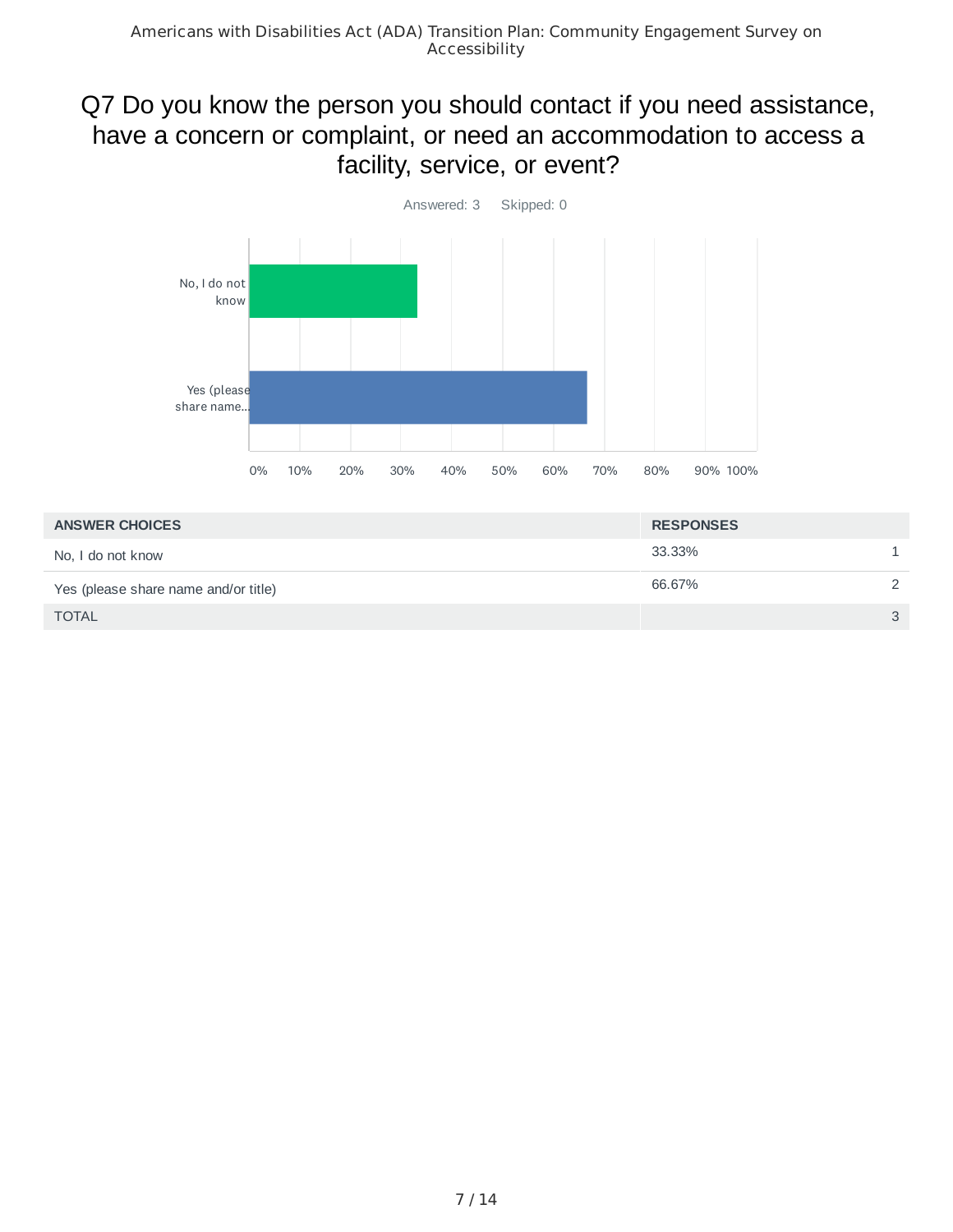#### Q8 If you answered "yes" to the previous question, was accommodation provided?



| <b>ANSWER CHOICES</b>                                               | <b>RESPONSES</b> |   |
|---------------------------------------------------------------------|------------------|---|
| <b>No</b>                                                           | 100.00%          |   |
| Yes                                                                 | $0.00\%$         | 0 |
| Yes, but I was dissatisfied with the accommodation (please explain) | $0.00\%$         | 0 |
| <b>TOTAL</b>                                                        |                  |   |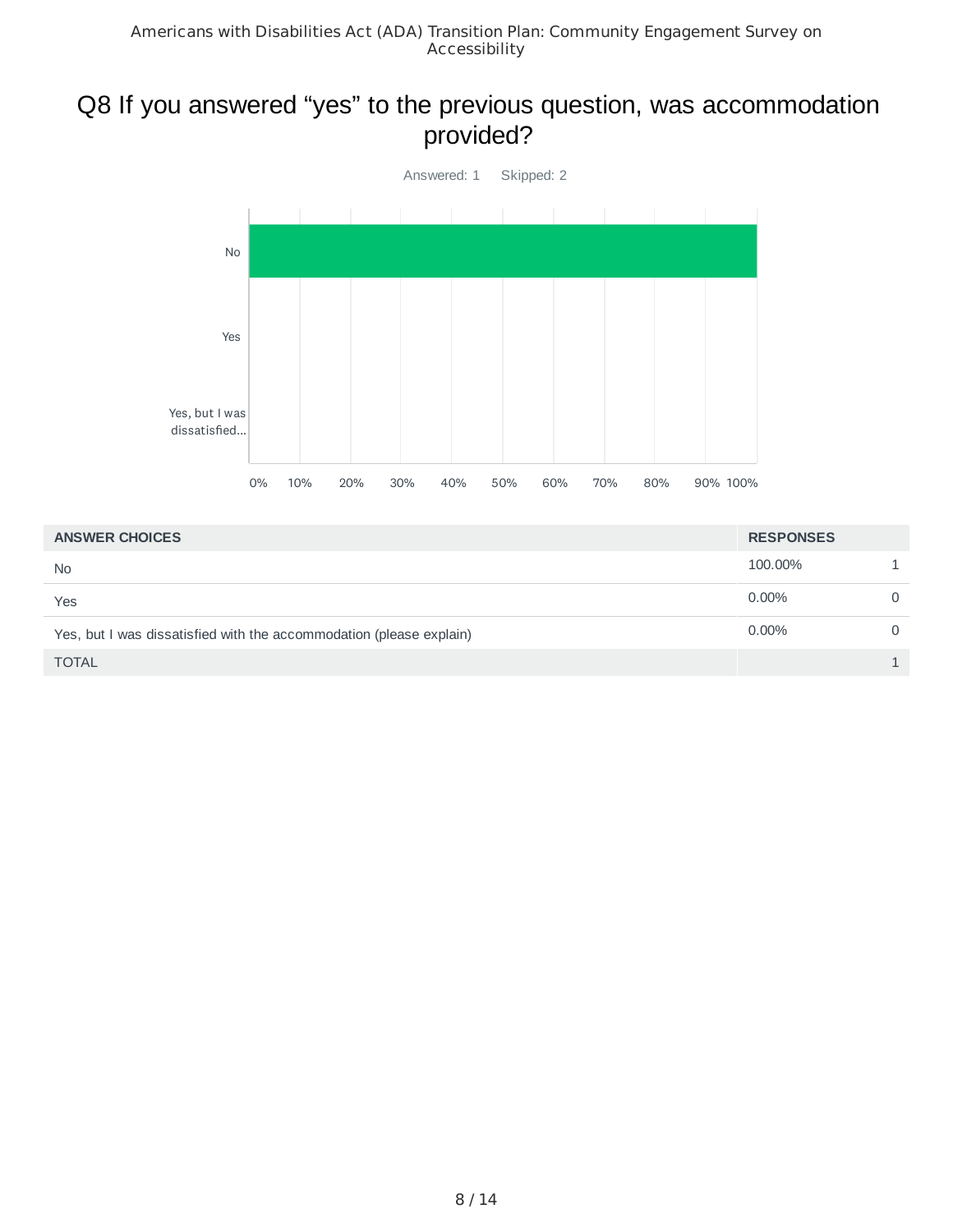#### Q9 Are Town of Burgaw staff generally helpful, supportive, and positive in solving accessibility issues for persons with disabilities?



| <b>ANSWER CHOICES</b> | <b>RESPONSES</b> |             |
|-----------------------|------------------|-------------|
| Yes                   | 66.67%           | 2           |
| Somewhat              | 0.00%            | $\mathbf 0$ |
| Do not know           | 33.33%           |             |
| No (please explain)   | 0.00%            | $\mathbf 0$ |
| <b>TOTAL</b>          |                  | 3           |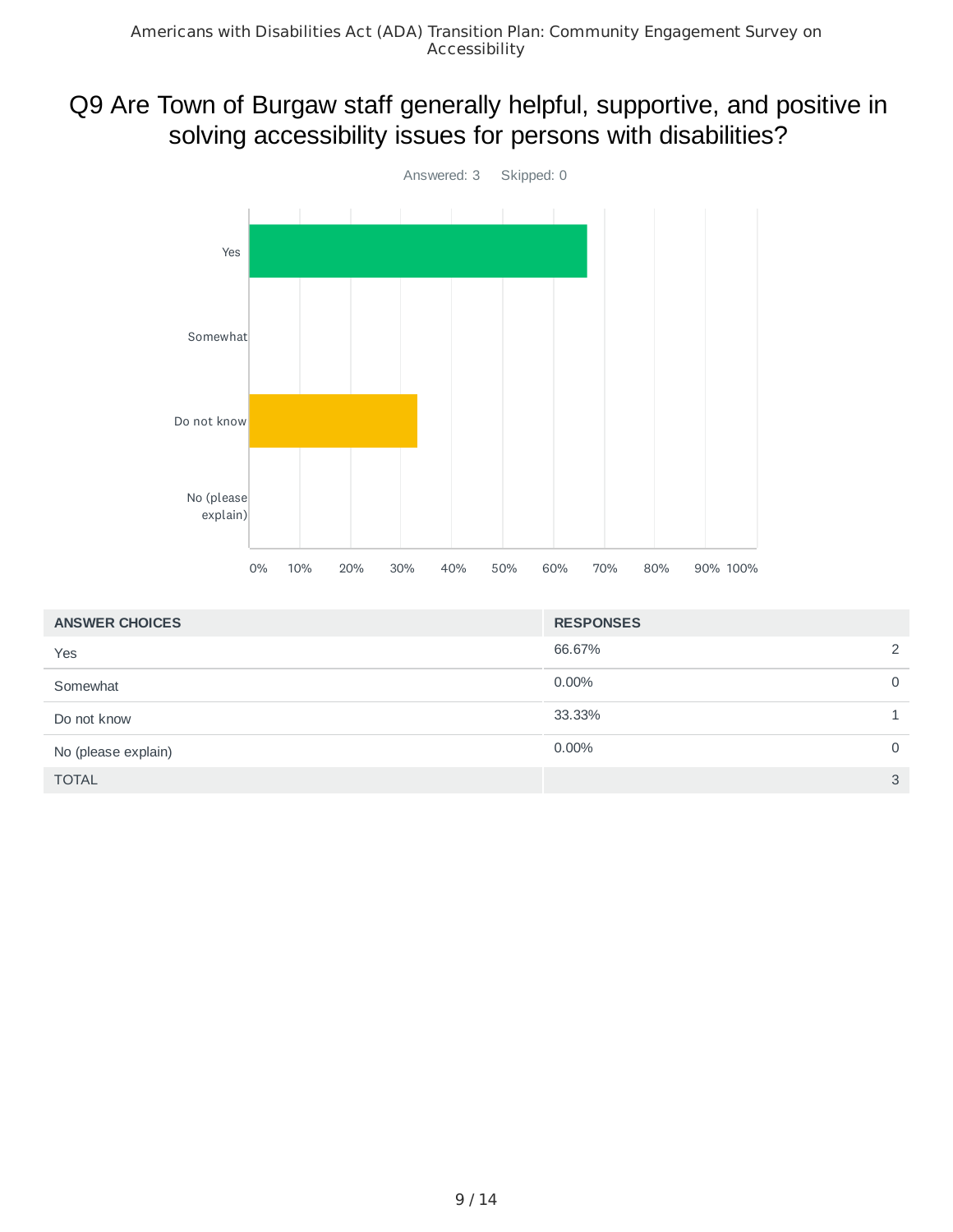#### Q10 Do you have any particular concerns regarding accessibility in any Burgaw parks of public facilities? You can submit as many as you like:

Answered: 1 Skipped: 2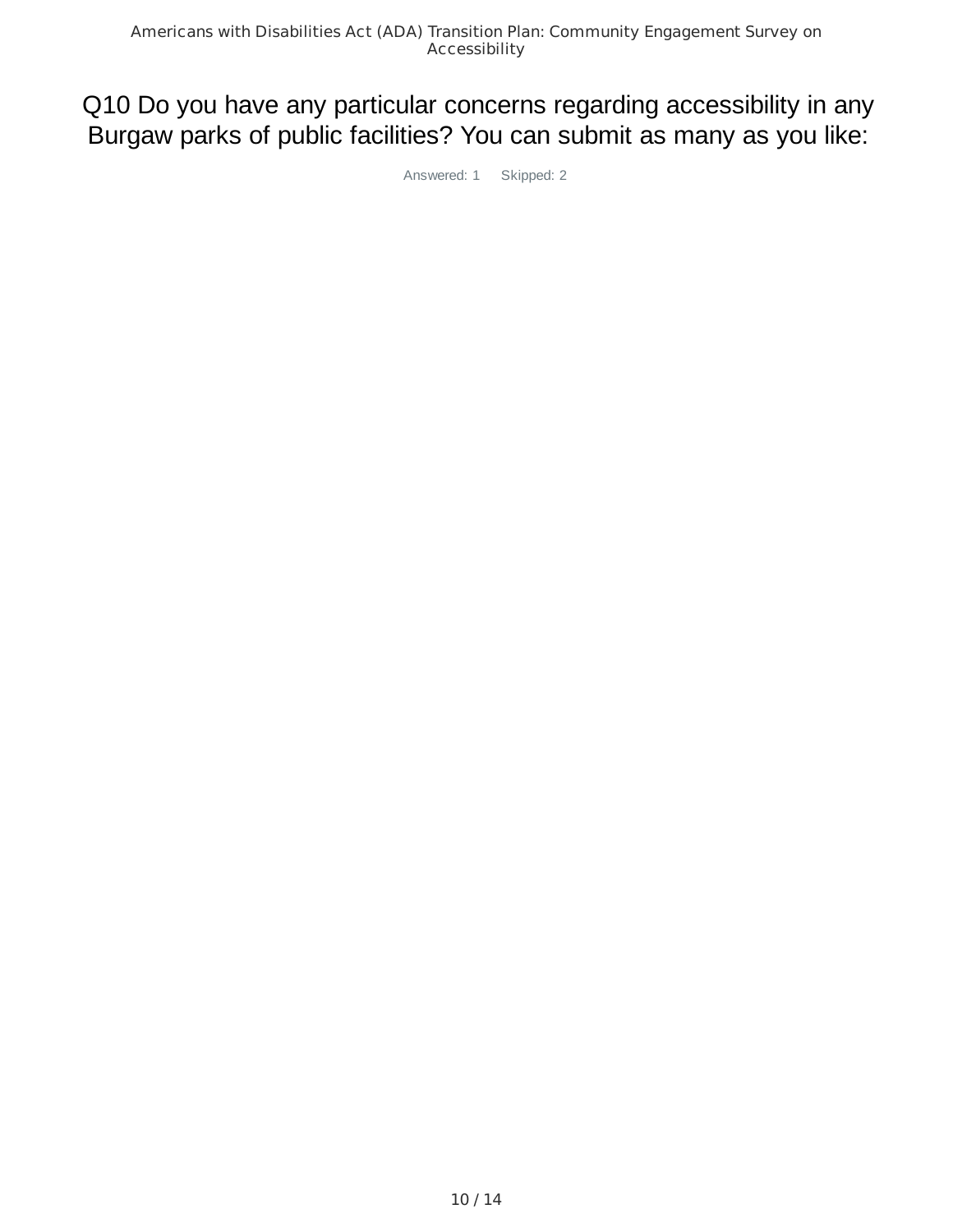Q11 What do you think should be the highest priority of the Town of Burgaw to improve accessibility for persons with disabilities? Please rank the following from 1 to 6 with 1 having the highest priority:



|                   |          | $\overline{2}$ | 3        | $\overline{4}$ | 5        | 6        | <b>TOTAL</b>   | <b>SCORE</b> |
|-------------------|----------|----------------|----------|----------------|----------|----------|----------------|--------------|
| <b>Sidewalks</b>  | 33.33%   | 33.33%         | $0.00\%$ | $0.00\%$       | 33.33%   | 0.00%    |                |              |
|                   |          |                | 0        | 0              |          | 0        | 3              | 4.33         |
| Crosswalks        | $0.00\%$ | $0.00\%$       | 66.67%   | 33.33%         | $0.00\%$ | 0.00%    |                |              |
|                   | 0        |                |          |                | 0        | 0        | 3              | 3.67         |
| Curb ramps        | 33.33%   | $0.00\%$       | 33.33%   | $0.00\%$       | 33.33%   | $0.00\%$ |                |              |
|                   |          |                |          |                |          | 0        | 3              | 4.00         |
| <b>Facilities</b> | $0.00\%$ | 33.33%         | $0.00\%$ | 33.33%         | 0.00%    | 33.33%   |                |              |
|                   | Ω        |                |          |                |          |          | 3              | 3.00         |
| Parks             | 33.33%   | $0.00\%$       | $0.00\%$ | 33.33%         | 33.33%   | $0.00\%$ |                |              |
|                   |          | 0              | 0        |                |          | 0        | 3              | 3.67         |
| Other             | $0.00\%$ | 50.00%         | $0.00\%$ | $0.00\%$       | $0.00\%$ | 50.00%   |                |              |
|                   | 0        |                |          |                | O        |          | $\overline{2}$ | 3.00         |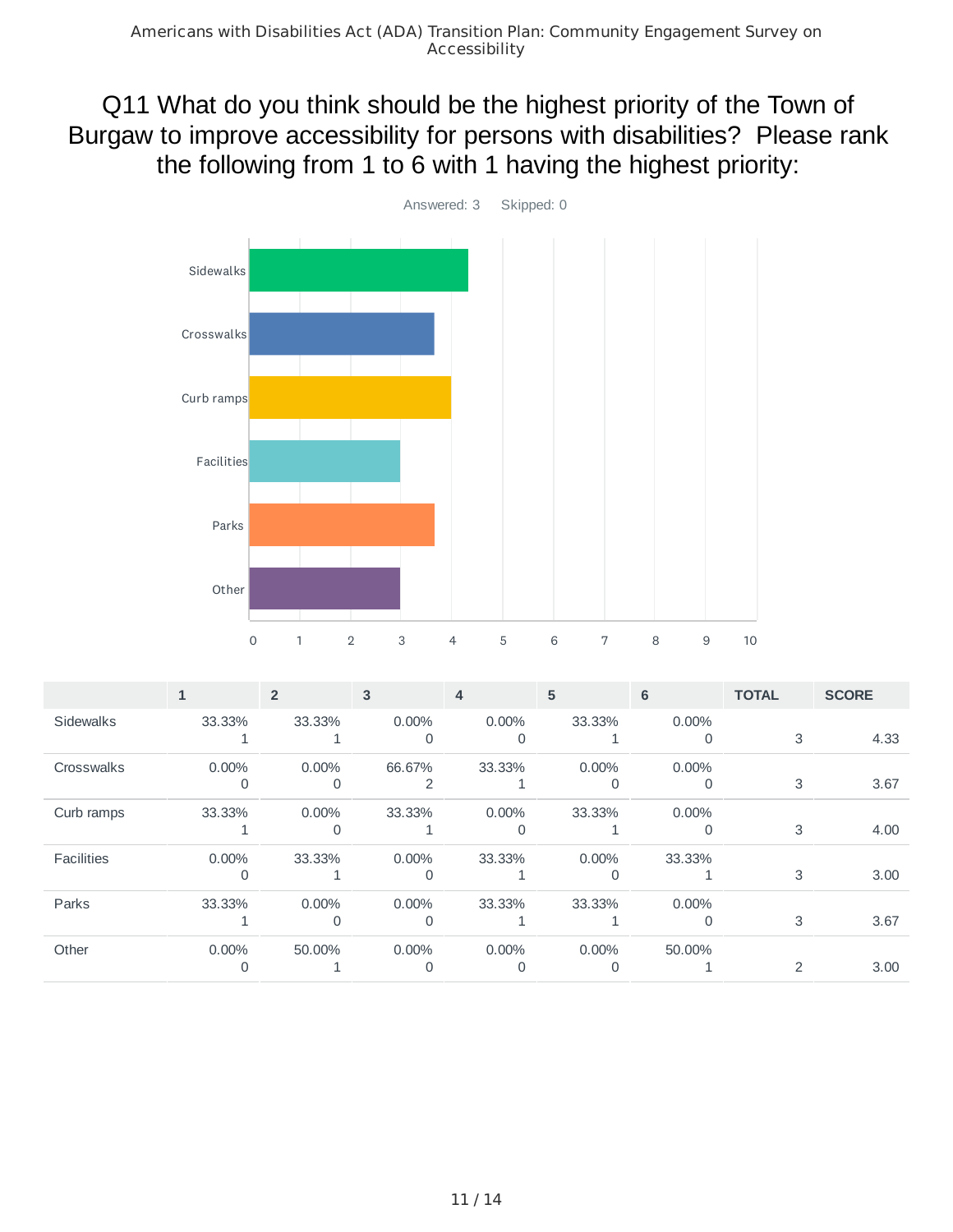## Q12 Please explain if you answered "Other" to Q11.

Answered: 1 Skipped: 2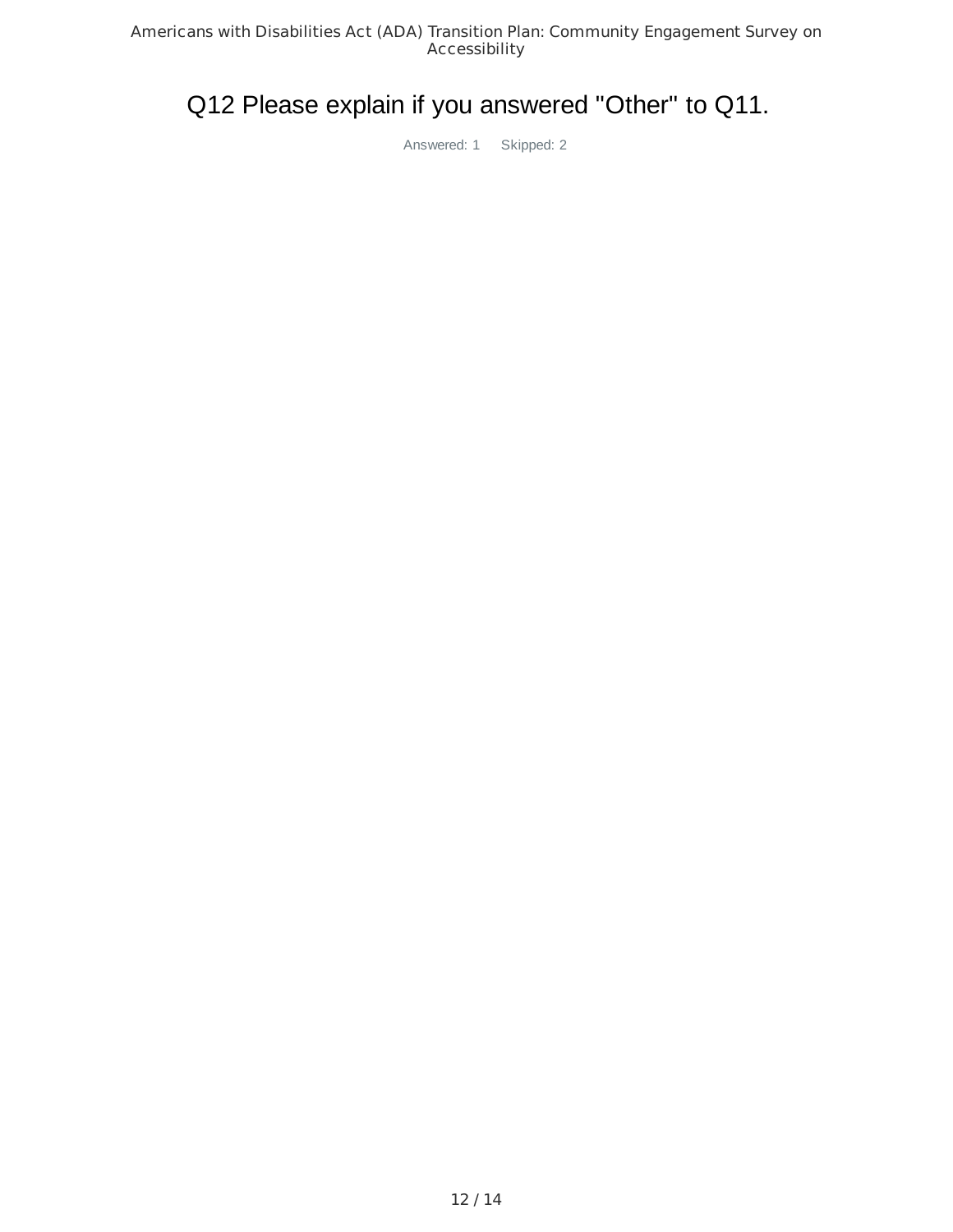#### Q13 What conditions along Town streets / sidewalks affect your walking habits? (Rank in order from 1-6 with 1 being the most critical)



|                                                 | $\mathbf{1}$ | $\overline{2}$ | 3            | 4        | 5        | 6              | <b>TOTAL</b>   | <b>SCORE</b> |
|-------------------------------------------------|--------------|----------------|--------------|----------|----------|----------------|----------------|--------------|
| Proximity to motor vehicles/driver              | $0.00\%$     | $0.00\%$       | 50.00%       | $0.00\%$ | 50.00%   | $0.00\%$       |                |              |
|                                                 | $\Omega$     | $\Omega$       | $\mathbf{1}$ | $\Omega$ |          | 0              | $\overline{2}$ | 3.00         |
| Unsafe street crossings                         | 33.33%       | 66.67%         | $0.00\%$     | $0.00\%$ | $0.00\%$ | $0.00\%$       |                |              |
|                                                 |              | 2              | $\Omega$     | $\Omega$ | $\Omega$ | 0              | 3              | 5.33         |
| Sidewalks in poor condition or missing sections | $0.00\%$     | 33.33%         | $0.00\%$     | $0.00\%$ | $0.00\%$ | 66.67%         |                |              |
| (gaps)                                          | $\Omega$     |                | $\Omega$     | $\Omega$ | 0        | $\overline{2}$ | 3              | 2.33         |
| Missing or difficult curb ramps                 | 33.33%       | $0.00\%$       | 33.33%       | 33.33%   | 0.00%    | $0.00\%$       |                |              |
|                                                 |              | $\Omega$       |              |          | $\Omega$ | $\Omega$       | 3              | 4.33         |
| <b>Obstructions</b>                             | $0.00\%$     | $0.00\%$       | $0.00\%$     | 50.00%   | 50.00%   | $0.00\%$       |                |              |
|                                                 | $\Omega$     | $\Omega$       | $\Omega$     |          |          | 0              | $\overline{2}$ | 2.50         |
| Poor light                                      | 50.00%       | $0.00\%$       | 50.00%       | $0.00\%$ | 0.00%    | $0.00\%$       |                |              |
|                                                 |              | $\Omega$       |              | $\Omega$ | $\Omega$ | $\Omega$       | 2              | 5.00         |